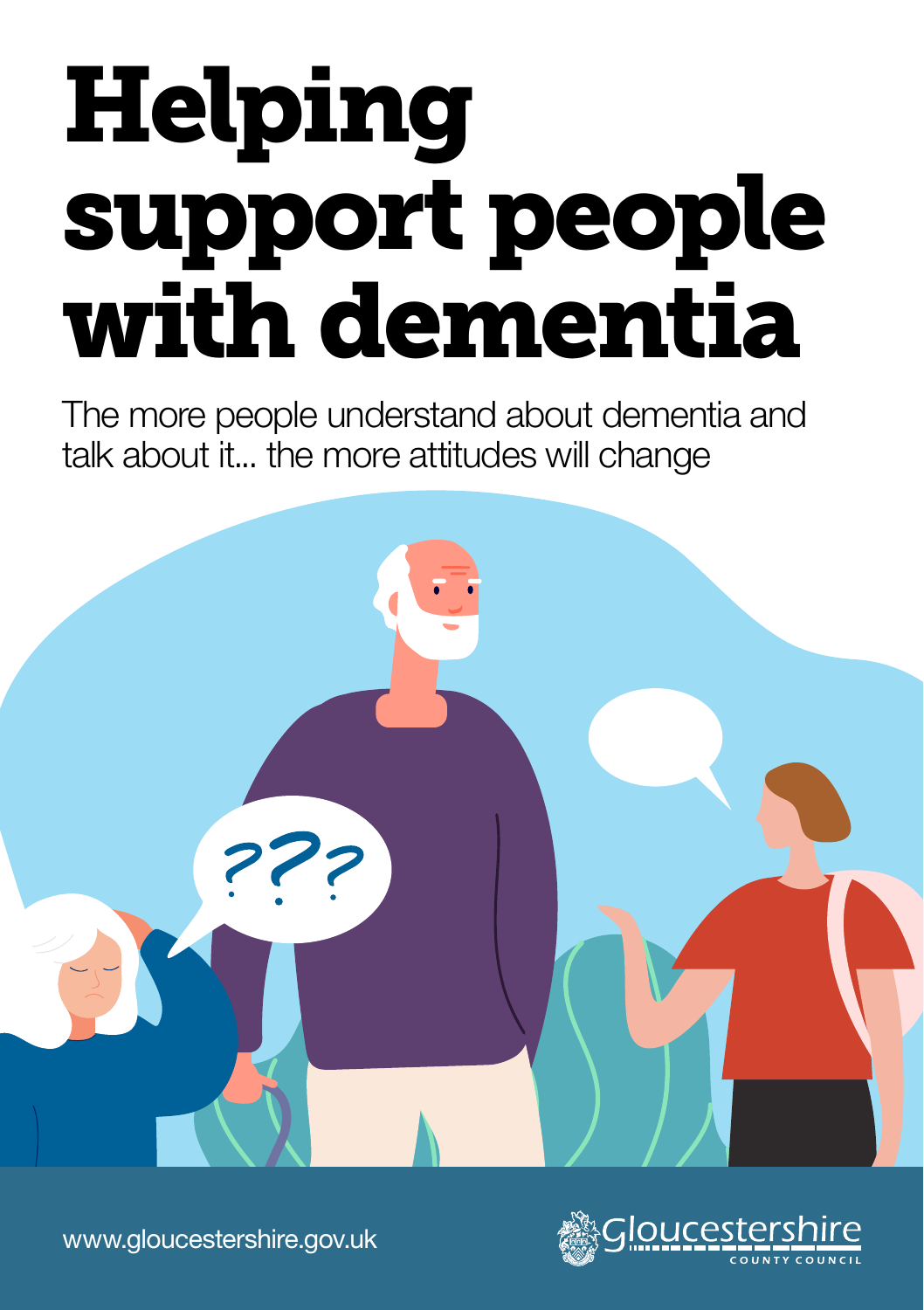## Foreword

Communities across Gloucestershire are becoming more dementia-friendly, showing their support so that people living with dementia remain active members of their community.

This booklet offers some tips and information as well as links to support and advice for those living with dementia in Gloucestershire, their families, friends and the communities they live in.

We are very grateful to dementia campaigner Norman 'Norrms' McNamara for sharing his personal experiences in writing these tips. Norrms was diagnosed with dementia at the age of 50.



Working together in



## **Contents**

#### Page 3

- Confusion, standing and staring
- Difficulties with space and movement
- Talking and communicating
- Repetitiveness
- Talking about dementia

#### Page 8

• Other challenges for people with dementia

#### Page 10

• Further information

*A reassuring smile or a helping hand to guide the person to what they are looking for will help. If they can easily see what they want, that will often relieve anxiety.*

*Good, clear signs using pictures, colours and diagrams as well as words in shops, on streets and in reception areas can be really helpful.*

**Norrms** savs:

### Confusion, standing and staring

People with dementia sometimes stand and stare. It can look like they are daydreaming, or just a bit bewildered; some may also experience confusion and a short attention span.

People may also experience memory loss – not the sort of lapses we all have occasionally, like forgetting what we went upstairs for, but consistent difficulties with remembering.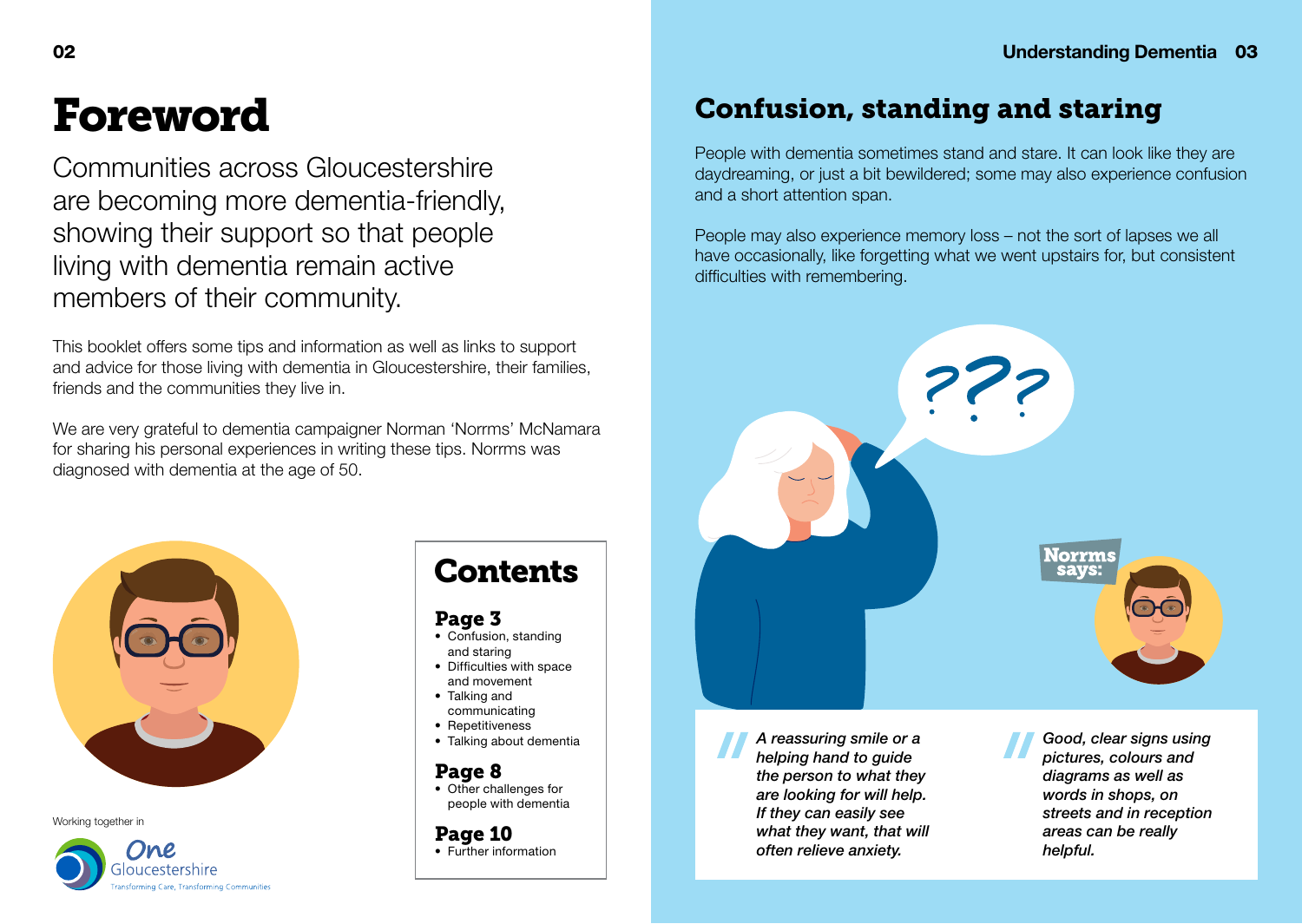#### Difficulties with space and movement

Sometimes people with dementia can misjudge space or have difficulty moving; they can lose their sense of space, bump into things or look very unsure about where to put their next step. A person may reach out for something and not quite understand why they haven't been able to get what they want. Sometimes people get frustrated and angry because they can't do what they once could.



*Clear signs or directions, a convenient chair for the person to sit down and collect their thoughts – these can really help them regain their composure.*

*If someone appears distressed, offer to sit with them for a few moments.* 

*This can help the person feel safe in a world which can appear complex and challenging.*

*Don't take it personally if the person expresses frustration towards you... it can be hard to feel like you are not able to do things.*

#### Talking and communicating

Sometimes people with dementia repeat themselves – this is due to memory difficulties which create problems with registering what was said, and then difficulty in recalling the information. The person may stammer, stutter or struggle really hard to find the right words.

Sometimes, if people with dementia are upset or frustrated, they may not make sense, using the wrong words or phrases. Or they may have difficulty understanding what YOU say. Verbal communication can be difficult for some people with dementia.



*Make sure you face the person when you are talking. Give the person time – don't fill in the missing word unless you have to.*

*Try to find other ways to communicate - perhaps show the person an item, and then ask them to point to the one they want. Sometimes using gestures or making a drawing can aid communication.*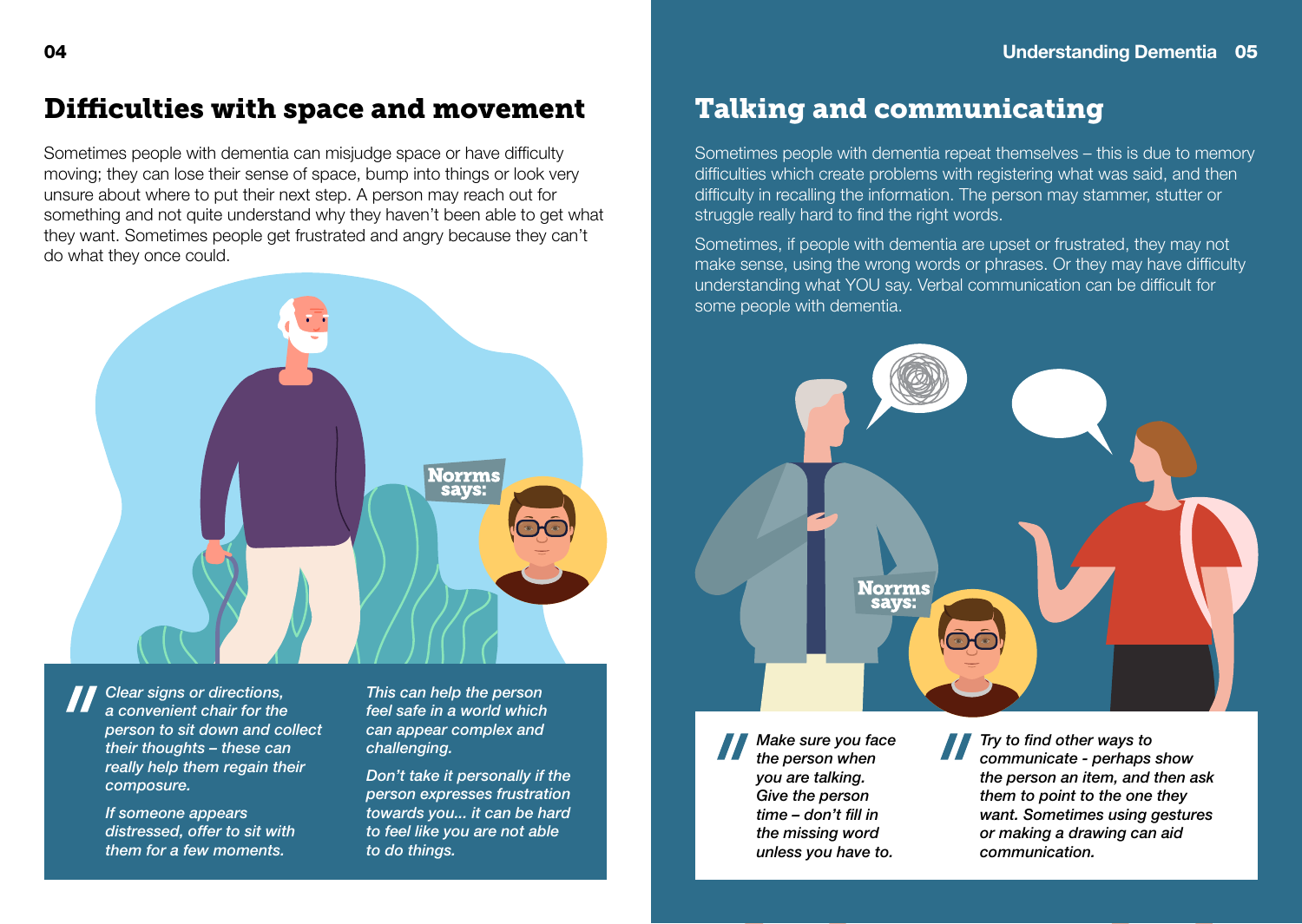### Repetitiveness

As well as repeating words or phrases, people with dementia sometimes repeat the same action – such as putting several of the same items in a basket or trolley, or going back to the bank for the third time in a day to withdraw the same amount of money.



*Dementia causes people to have difficulty in learning and remembering, so it would be helpful to gently explain to the person they have three loaves of bread in their basket - do they want them all? Could you put one loaf back?*



*If the person keeps appearing in your shop or business, gently tell them each time that they were there earlier and explain what they did. Consider writing a note with the date and time they were there, and what they did.*

*Ask the person to keep the note, and if they arrive again on the same day, ask them to read the note in their pocket or bag.*

#### Talking about dementia

Some people with dementia don't mind who know about their dementia (for example, Norrms, who wrote these tips!) while others may be embarrassed or in denial. Dementia is a disability of the mind, just as cancer is a disease of the body.

Dementia is not age-related, although more older people live with dementia. The first person diagnosed with Alzheimer's disease was a 52-year-old woman more than 100 years ago.

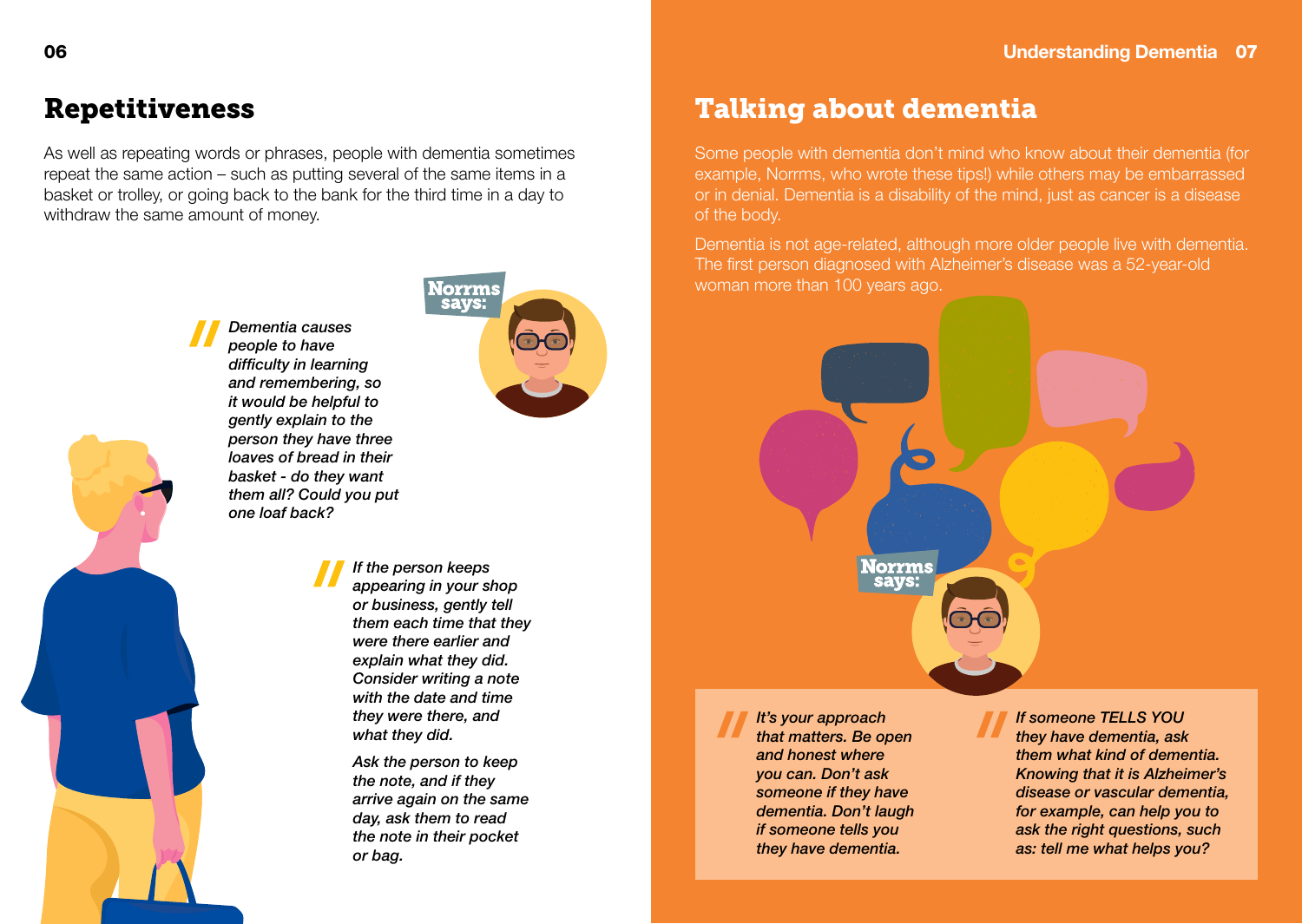## Other challenges for people with dementia



#### Transport



*Make sure routes are clearly displayed on the bus. If you notice a person who looks confused walking aimlessly around a car park, or up and down a street looking for their car, suggest they check their pockets to find the car keys and then click the fob which may help them to find their car.* 

### Managing money

*Sometimes a person with dementia has trouble understanding money - both coins and notes. They may struggle to grasp what they have to do. Patience and understanding will help enormously.*

*If the person holds out some money in their hand, gently take the correct amount and encourage the person to put their change away safely.*

### **Checkouts**

*Offer to switch off the conveyor belt or consider setting up a designated aisle or 'slow lane' for people who are not in a hurry or who may find the scanning process overwhelming.*





**Norrms**<br>says:

*Thank you for your understanding and please remember, the person who is having these difficult times in front of you could one day be you.* 

Developed by Norrms McNamara and the Gloucestershire Dementia Training & Education Strategy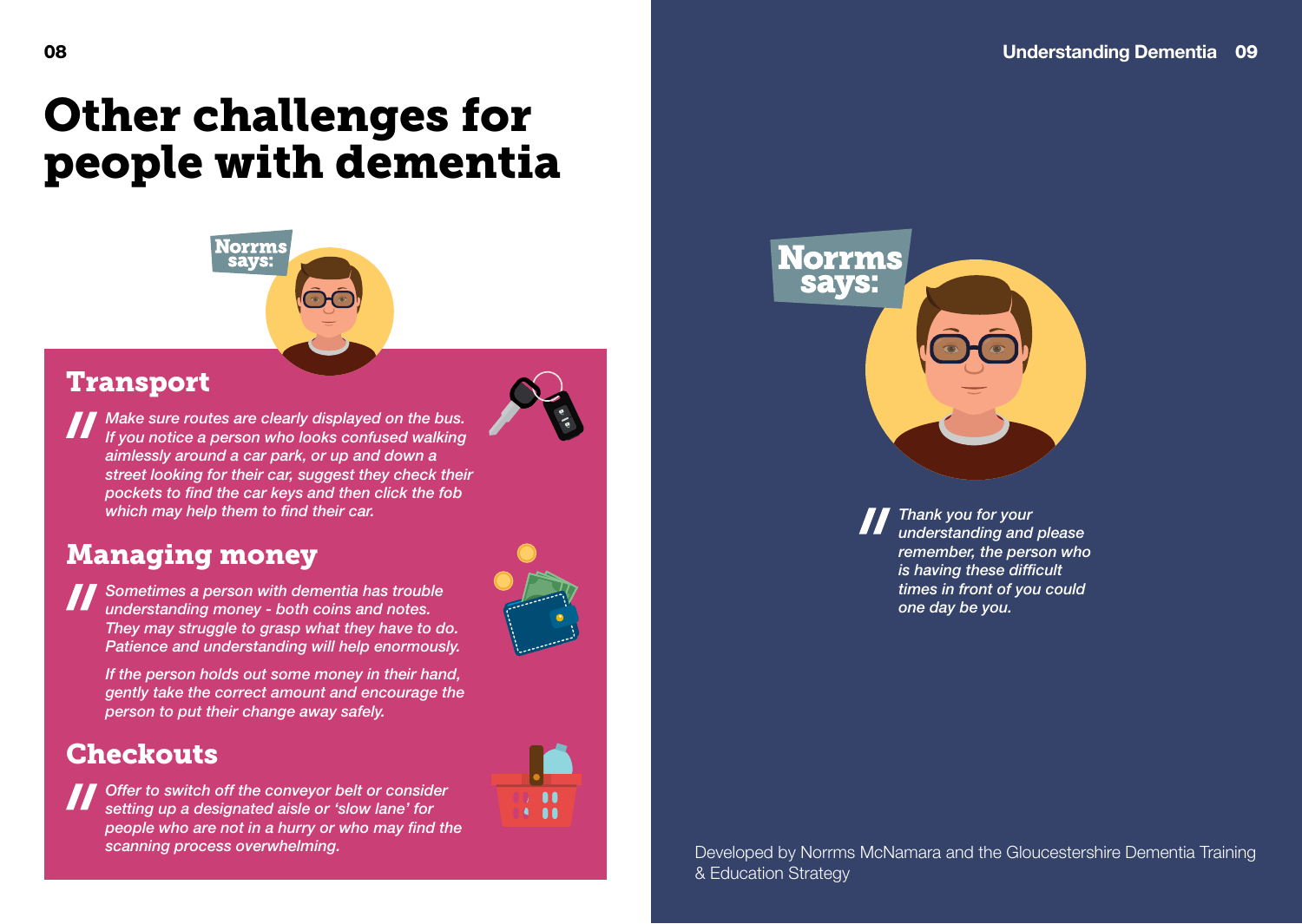## Further information

#### What is dementia?

Dementia is a word used to describe a progressive loss in being able to:

- Remember recent events
- Make decisions
- Find the right words
- Carry out everyday tasks
- Solve problems

### What are the diseases?

Different diseases come under the word dementia, including Alzheimer's disease, vascular dementia and Lewy body disease.

## Similar symptoms?

Other diseases and illnesses – such as depression or an untreated infection – can have similar symptoms including confusion, poor short term memory, slowed responses, withdrawal. In some of these cases, if treated, the person can regain wellness.

Although a healthy lifestyle can reduce our risks of developing dementia, evidence shows that dementia can affect anyone. Although dementia is not age-related, the longer we live, the higher our chances of developing dementia-related diseases.

## What's a healthy lifestyle?

- Eating a healthy diet low in saturated fats and high in fruit and vegetables
- Regular physical and mental exercises, such as walking, swimming, cycling, crosswords or TV quiz shows... all help reduce cholesterol & maintain a healthy blood pressure as well as exercise the nerve cells in our brains.

**Managing Memory Together** has learning opportunities to help you find out more about dementia and local support. There is free training for you and a family member or friend, learning with others who also live with a dementia-related disease, in a safe and welcoming environment.

Telephone advice and education programmes for people with dementia and their carers **Tel:** 0800 694 8800 **Email:** managingmemory@ghc.nhs.uk **Web:** www.ghc.nhs.uk/our-teams-and-services/managing-memorytogether/

#### **Gloucestershire Alzheimer's Society**

Information and support services for people with dementia and their carers: **Tel:** 01452 525222 **Web:** www.alzheimers.org.uk

#### **Gloucestershire Carers Hub**

Information, advice and advocacy services for carers **Tel:** 0300 111 9000 **Web:** www.gloucestershirecarershub.co.uk

#### **Dementia UK**

Admiral Nurse Dementia Helpline **Tel:** 0800 888 6678 **Email:** helpline@dementiauk.org

#### Want to find out more?

Talk to your GP who can, if necessary, refer you to Gloucestershire's Memory Assessment Services. If you, or someone you care about, receive a diagnosis of a dementia- related disease, you can discuss the treatments, plan for a future you all want and get help and support from your community. See the back page for more information.